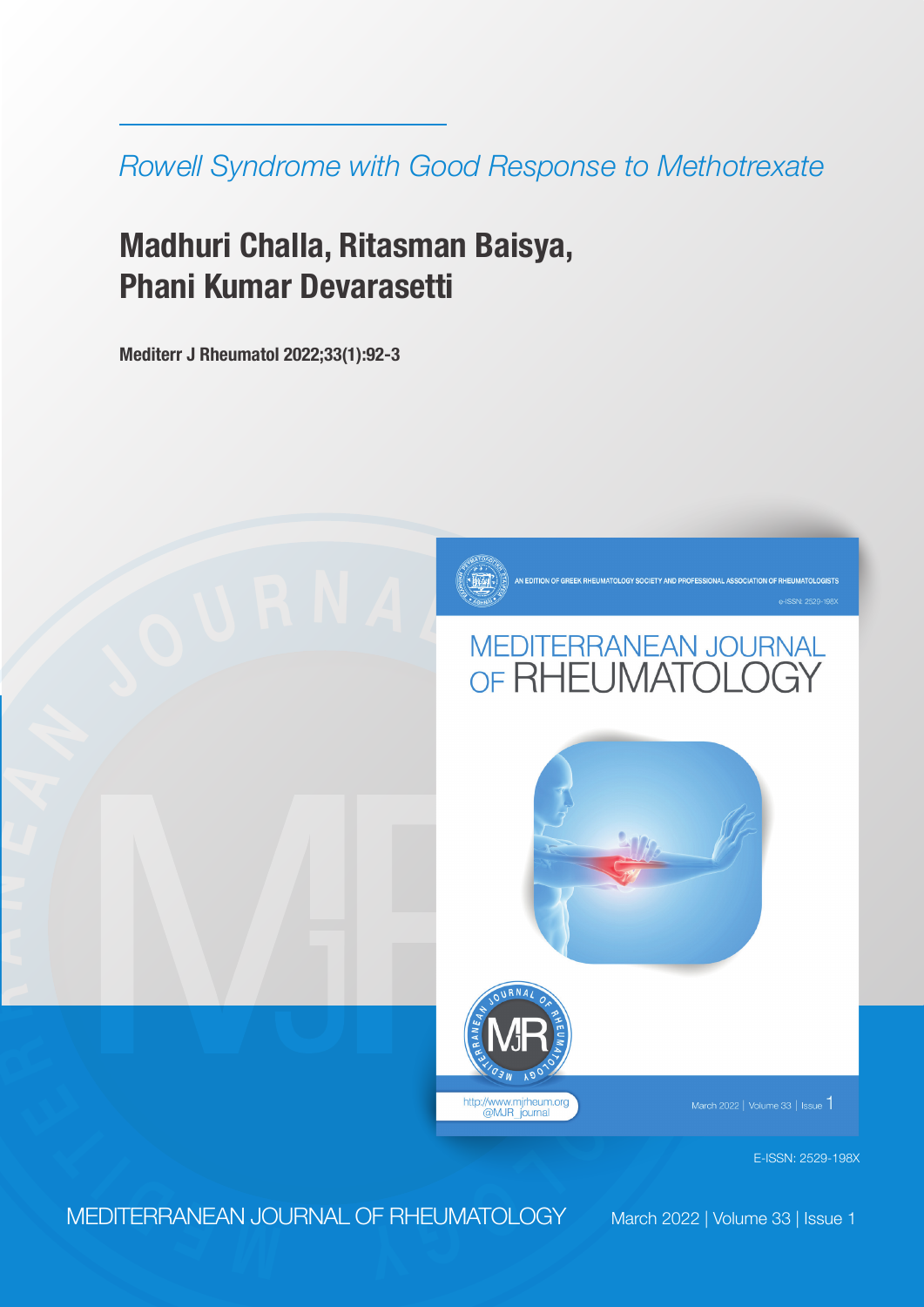

**©Challa M, Baisya R, Devaras** 

**This work is licensed under a Creative Commons Attribution 4.0 International License.**



## CLINICAL IMAGE

### **Rowell Syndrome with Good Response to Methotrexate**

#### **Madhuri Challa, Ritasman Baisya [,](https://orcid.org/0000-0002-3241-0229) Phani Kumar Devarasetti**

Clinical Immunology & Rheumatology Nizam's Institute of Medical Sciences (NIMS), Hyderabad, India

*Mediterr J Rheumatol 2022;33(1):92-3*

https://doi.org/10.31138/mjr.33.1.92

Article Submitted: 20 Sep 2021; Revised Form: 31 Jan 2022; Article Accepted: 15 Feb 2022; Available Online: 31 Mar 2022

#### **PRESENTATION**

A ten-year-old boy presented to Rheumatology OPD with a short history of polyarthritis, constitutional symptoms, and a generalised rash all over the body. Physical examination revealed well-defined, erythematous papules and plaques, mostly annular with target appearance associated with scales on the face, chest, abdomen. Few of them merged into large, confluent, arcuate lesions. His investigation showed Antinuclear antibody 4 (+) speckled, Anti-Smith antibody, Anti-ribonucleoprotein (RNP) antibody, IgM- Rheumatoid Factor, anti-Ro antibody (ELISA) positive. Anti-dsDNA antibody was negative. His clinical diagnosis fulfilled the 2000 revised diagnostic criteria for Rowell syndrome by Zeitouni et al.<sup>1</sup> After treatment with low dose steroids, hydroxychloroquine, and methotrexate, his rashes were improved within a few weeks. (**Figures 1 and 2**).

#### **Corresponding Author:**

Ritasman Baisya Post DM Senior Resident, Clinical Immunology and Rheumatology Nizam's Institute of Medical Sciences (NIMS), Hyderabad, India E-mail: [ritasman91@gmail.com](mailto:ritasman91@gmail.com)





**Figure 1.** Extensive erythema multiform-like lesion, with target appearance with lupus erythematous rash over face and anterior aspect of chest.





**Figure 2.** Healing of lesions after treatment.